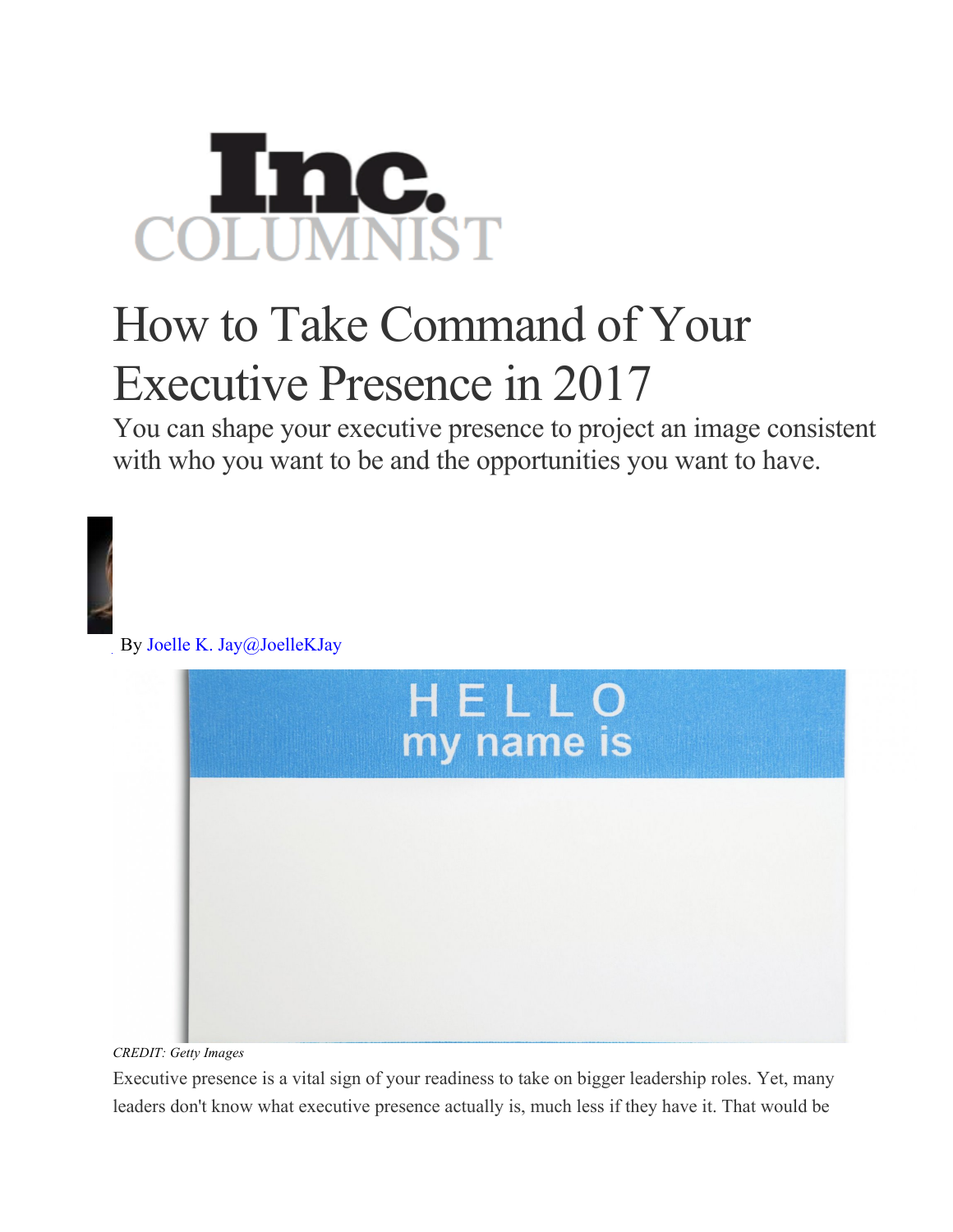worrisome, except for the fact that you can change it. You can shape your presence to project an image consistent with who you want to be and the opportunities you want to have. Executive presence is the degree to which others perceive you to be a leader.

The trap many leaders fall into is being underestimated by others because of the way they present themselves. They may be perfectly capable, but if their presence doesn't project the expected image of a leader, they may be seen as less powerful than they are. Women can easily become victim to this problem, being undervalued because of their perception from others. To eliminate this problem, they need to think deeply about acquiring executive presence, which can be complicated for women.

With historically few women holding high-level leadership positions, the image of what executive presence should be is often based on a man and, to further complicate things, "women are unfairly deemed to have the wrong leadership style needed to be successful." Business women are trapped in a double bind of combining being an ideal manager, which means being masculine, with being an ideal woman, which means being feminine. To combat this contradiction, women must present themselves as leaders while maintaining their natural strength and style.

The second hurdle women face when tackling executive presence is the sensitivity of the topic. Women, in particular, have trouble getting feedback on their presence- especially when it comes to appearance. While appearance is only one small element of presence, it is an important one. Specific details of appearance, like unkempt attire and provocative clothing, can undercut presence up to 75 percent. Not to mention it is difficult to address.

Resolving this dilemma is more than a matter of managing perception and communicating to others that, "I have what it takes, and I'm ready to fill the role of a leader." It is also about being confident in yourself. The more you can learn about the impressions you make on others, the more you can shape your image to fit their expectations, while also working on strengthen your own self-image.

Executive presence manifests in the silent judgements people make about you, rightly or wrongly. The more specifics you can get about how you are being measured, the better you can assess yourself. These attributes play important roles in determining executive presence: status and reputation, physical characteristics, demeanor, communication skills, interpersonal skills, interpersonal behavior patterns, values-in-action, intellect and expertise, work outcomes and power use. By understanding these different elements in yourself, you can shape your presence intentionally, to make a positive impact.

When you find your unique way of expressing executive presence, you will naturally develop a stronger sense of yourself as a leader, termed as "A Sense of Self" (another vitally important factor of